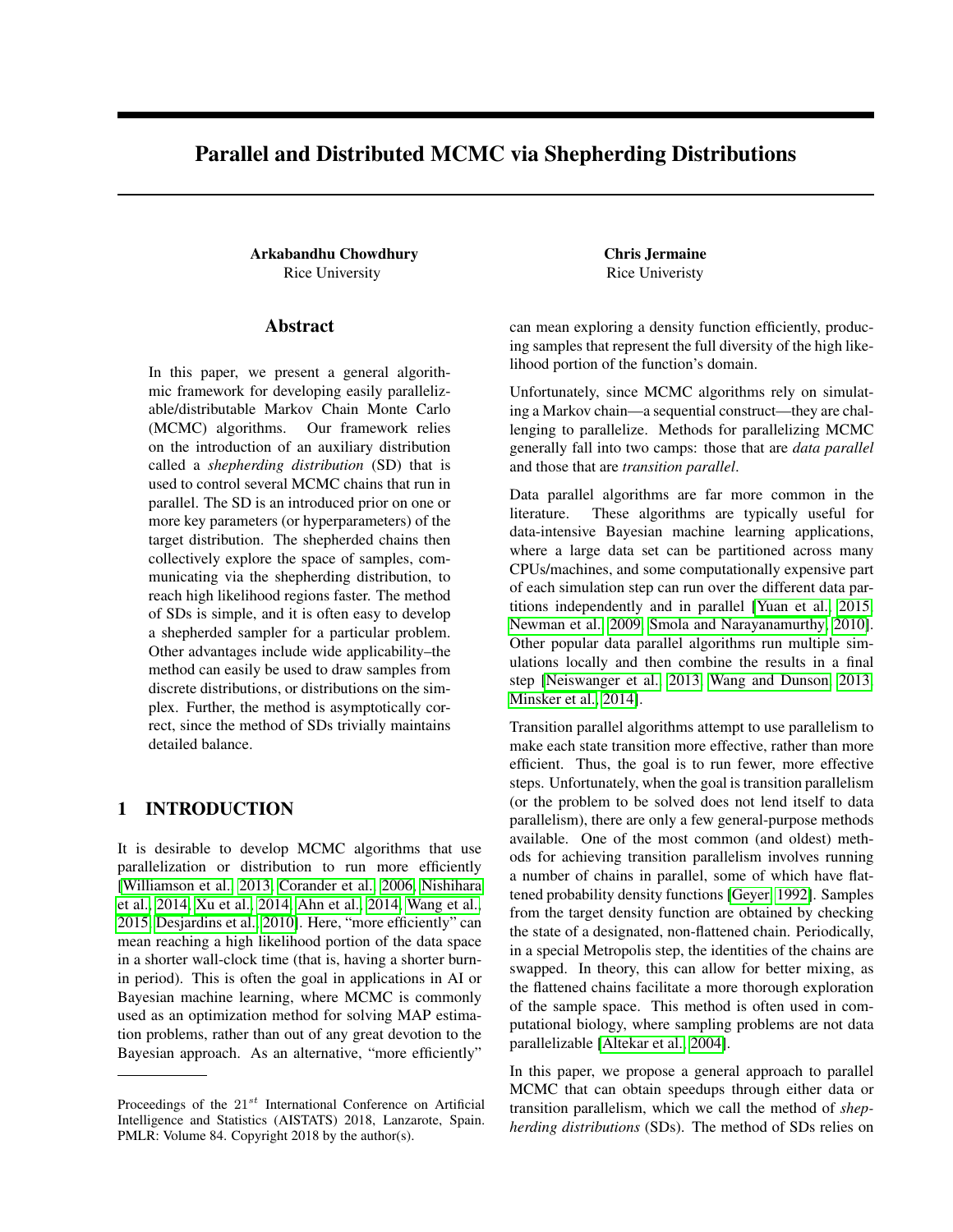the introduction of an auxiliary distribution (the SD) that is then used to control several MCMC chains that run in parallel with a primary chain, which in turn is designed so as to have a stationary distribution equivalent to the target distribution,  $f(x)$ . The shepherded chains independently explore the solution space, but they are linked by the SD (which is essentially a prior on one or more of the key parameters to  $f(x)$  so that when one shepherded chain reaches a high-likelihood solution, it can "pull" the other chains towards the same solution.

The method of SDs is related to the various "embarrassingly parallel" MCMC algorithms [\[Neiswanger et al.,](#page-8-10) [2013\]](#page-8-10), in that a number of chains are run independently. But rather than trying to combine the results after the run which is difficult or impossible in the general case and may result in an algorithm with weak correctness guarantees the SD ensures the various chains influence one another throughout the sampling process. Further, the use of an SD (which is often a simple conjugate prior) bakes this coordination into the sampling process, so correctness is guaranteed via detailed balance. Aside from its good performance, a key benefit of the method of SDs is its simplicity relative to other, recent alternatives in the literature. Further, SDs are widely applicable—SDs can easily be used to draw samples from mixed discrete and continuous distributions, or constrained distributions such as those on the simplex. The method of SDs is asymptotically exact and applicable to both data parallel and transition parallel problems.

We show through a number of different examples how the method of SDs can be used to design MCMC algorithms for difficult, real-world problems, that tend to outperform other general transition parallelization techniques (parallel  $(MC)^3$  [\[Geyer, 1992\]](#page-8-13) and parallel tempering [\[Earl and](#page-8-15) [Deem, 2005\]](#page-8-15)). In fact, in each of the applications that we consider, the method of SDs can be used to design algorithms that reach a high-likelihood region of the sample space that a conventional MCMC algorithm struggles to find, providing evidence that even a shepherded MCMC algorithm running on a single CPU may be superior to a conventional, un-shepherded algorithm.

### 2 THE SHEPHERDING APPROACH

Assume we wish to develop an MCMC algorithm for an unnormalized target distribution  $f(x)$  over some state space  $X$ . The method of SDs maintains a Markov chain, referred to as the *primary* chain, so designed that its stationary density is precisely the target density  $f(x)$ .

Now, we choose one of the fixed parameters (or hyperparameters)  $\theta$  used in the formulation of  $f(x)$  and view it as a random variable, introducing a prior  $g(\theta)$  on  $\theta$ , which we call the *shepherding distribution*. We then define a *shepherded chain* to be a Markov chain designed to have a stationary distribution  $f'(x | \theta)$ .

Often,  $f'$  is chosen so that  $f' \equiv f$ , but this is not necessary. In our first example of the method of SDs (solving a weighted MAX-SAT problem)  $f'$  is constructed to have the same mode(s) as  $f$ , but to have a higher variance, so that at least initially, each shepherded chain is given more freedom to explore the space  $\mathcal{X}$ .

When using the method of SDs, we augment the chain whose stationary distribution is  $f(x)$  with  $(n-1)$  additional shepherded chains, as well as a sampler for the shepherding parameter  $\theta$ . In addition, we introduce an auxiliary variable c that holds a permutation of the numbers  $\{1, ..., n\}$ ; the value stored in  $c_1$  is the identity of the primary chain. Given a particular value of  $c$ , the primary chain (identified by  $c_1$ ) runs independently, whereas the shepherded chains (identified by  $c_2, ..., c_n$ ) are bound by the shepherding parameter  $\theta$ , through  $q(\theta)$ . Then, assuming that the prior on c is uniform over all permutations, the entire Markov process is designed to have unnormalized stationary density

<span id="page-1-0"></span>
$$
f(x_{c_1})g(\theta) \prod_{i=2}^n f'(x_{c_i} | \theta).
$$
 (1)

Note that the method of SDs does not prescribe the exact nature of the Markov chain simulation used to ensure the required stationary distribution. Any strategy that maintains detailed balance can be used (Gibbs sampling, Metropolis-Hastings, Hamiltonian MCMC [\[Neal et al.,](#page-8-16) [2011\]](#page-8-16), etc.). In fact, it may make sense to use different strategies for different chains. Often  $c$  is updated using a Metropolis step that attempts to exchange the value of  $c_1$ with a randomly selected  $c_i$  with probability

where

$$
\pi_i = \frac{f(x_{c_i})f'(x_{c_1}|\theta)}{f(x_{c_1})f'(x_{c_i}|\theta)}.
$$

 $\min(1, \pi_i)$ 

This allows a high-quality solution computed by the shepherded chains to be exchanged into the primary chain. Or, one can compute  $\pi_i$  for each value of  $i \in \{1...n\}$  and then choose a swap of  $c_1$  with a randomly selected  $c_i$  in a Gibbs sampling step, with probability proportional to  $\pi_i$ .

In the most general case, the various shepherded chains may sample from different distributions. One can construct a chain whose stationary distribution is

$$
f_1(x_{c_1})g(\theta) \prod_{i=2}^n f_i(x_{c_i} | \theta)
$$
 (2)

with the goal of drawing samples from  $f_1$ . This is particularly useful if the task is to realize an algorithm achieving data parallelism, so that the samplers, for each  $f_i$  where  $i \geq 2$ , are operating over subsets of a large data set in a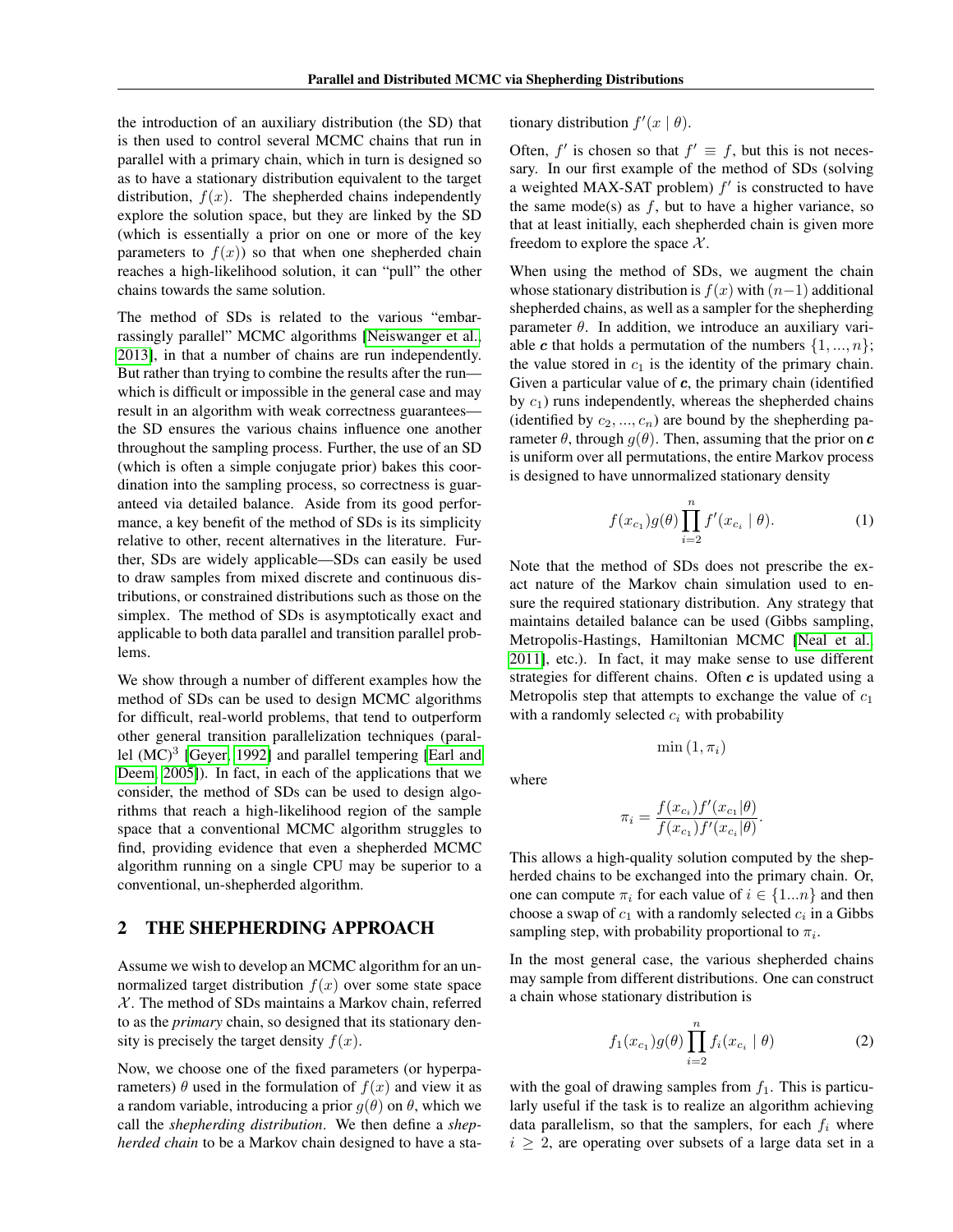distributed machine learning setting (see our application to LDA [\[Blei et al., 2003\]](#page-8-17) later in the paper). In such a setting, the shepherding distribution  $q(\theta)$  provides a way for the various chains to communicate with one another, even though they are operating over different subsets of the data.

Thus, the method of SDs simulates a Markov chain having three types of dynamics: a periodic update of the permutation  $c$  (a "swapping step"), interleaved with parallel simulation of the chains corresponding to each  $x_i$ , as well as periodic updates of the shepherding variable  $\theta$ . An example, shepherded MCMC algorithm that maintains detailed balance via Gibbs sampling, with a Metropolis update of  $c$ , is given as Algorithm [1.](#page-2-0)

<span id="page-2-0"></span>

| <b>Algorithm 1</b> Algorithm for the method of SDs                                       |
|------------------------------------------------------------------------------------------|
| Initialize $\theta \sim g(\theta)$                                                       |
| Initialize <i>n</i> Markov chains, $x_1, , x_n$                                          |
| Initialize $\boldsymbol{c} \leftarrow \text{random}(n)$                                  |
| while not converged do                                                                   |
| <i>ll Update the state of each chain</i>                                                 |
| Sample $x_{c_1} \sim f_1(x_{c_1})$                                                       |
| for $i \in \{2 \cdots n\}$ do in parallel                                                |
| Sample $x_{c_i} \sim f_i(x_{c_i}   \theta)$                                              |
| end for                                                                                  |
| // Update the shepherding distribution                                                   |
| Sample $\theta \sim g(\theta) \prod_{i=2}^n f_i(x_{c_i}   \theta)$                       |
| <i>ll Update the identity of the primary chain</i>                                       |
| $i \leftarrow \text{randint}(2, n)$                                                      |
| $\pi \leftarrow \frac{f_1(x_{c_i})f_i(x_{c_1} \theta)}{f_1(x_{c_1})f_i(x_{c_i} \theta)}$ |
| <b>if</b> rand(1) $<$ min(1, $\pi$ ) <b>then</b>                                         |
| swap $(c_i, c_1)$                                                                        |

end if end while

Return  $x_{c_1}$  as a sample from  $f_1$ 

Note that while all three types of dynamics are performed in each iteration of Algorithm 1, it will often be beneficial to skip one or more of these in each iteration, for example, focusing more computational resources on the parallel update of each  $x_i$ .

Discussion. At a high level, the method of SDs works by running a number of shepherded Markov chains in parallel. As the chains begin to converge towards a common, high-likelihood state, the variance permitted by the hyperparameter set  $\theta$  reduces, directing all the chains toward that high-likelihood state. If the state of the chain is complex and consists of many variables—as is often the case in Bayesian machine learning—the high-likelihood chains may only agree on a subset of their variables. In this case, given an appropriate choice of shepherding distribution, variance will be reduced only for those variables, leaving

the chains free to explore the state space for the rest. In this way, the method of SDs resembles simulated annealing [\[Van Laarhoven and Aarts, 1987\]](#page-8-18), but the tempering happens naturally, without the need for an explicit temperature value to control the state of the system. Further, the method of SDs facilitates solutions that "cool" the system only with respect to those portions of the state space for which there is agreement across chains.

The method of SDs can also be seen as related to the classical method of parallelizing/distributing stochastic learning algorithms that has long been part of the folklore: run the algorithm independently at different sites, and then periodically average the learned model [\[Zinkevich et al.,](#page-8-19) [2010\]](#page-8-19) or at the end of the computation [\[Neiswanger et al.,](#page-8-10) [2013\]](#page-8-10). However, while averaging only makes sense for certain types of problems (averaging discrete models is problematic, for example), the method of SDs can work with any type of data for which an appropriate shepherding prior can be chosen. And while averaging often has very weak correctness guarantees, replacing an average with a Bayesian update, where the shepherding parameter  $\theta$  is sampled as a random variable with density proportional to  $g(\theta) \prod_{i=2}^n f_i(x_{c_i}|\theta)$ , maintains detailed balance, and hence correctness is guaranteed.

We note that the choice of exact shepherding mechanism is important, but in our experience is often obvious from the problem context. One typically chooses a shepherding distribution as a prior on the key variables of interest. This allows the various shepherded chains to communicate with one another, via the hyperparameter set  $\theta$  learned cooperatively.

Roadmap. In the next three sections of the paper, we give three examples of the application of the method of SDs. Our first two examples (weighted MAX-SAT and Bayesian linear regression with a spike-and-slab prior) will focus on transition parallelism, where the goal is to use parallelism that requires fewer epochs to converge. Our last example will focus on using the method of SDs to develop a data parallel sampler.

# 3 WEIGHTED MAX-SAT

In this section, we consider a shepherded solution to the weighted MAX-SAT problem. We show that using the method of SDs, it is easily possible to produce an MCMC sampler that outperforms other popular parallel samplers as well as a Gibbs sampler on the same problem.

## 3.1 PROBLEM FORMULATION

Maximum satisfiability problem (MAX-SAT) is the problem of determining the maximum number of clauses of a given Boolean formula in conjunctive normal form, that can be made true by an assignment of truth values to the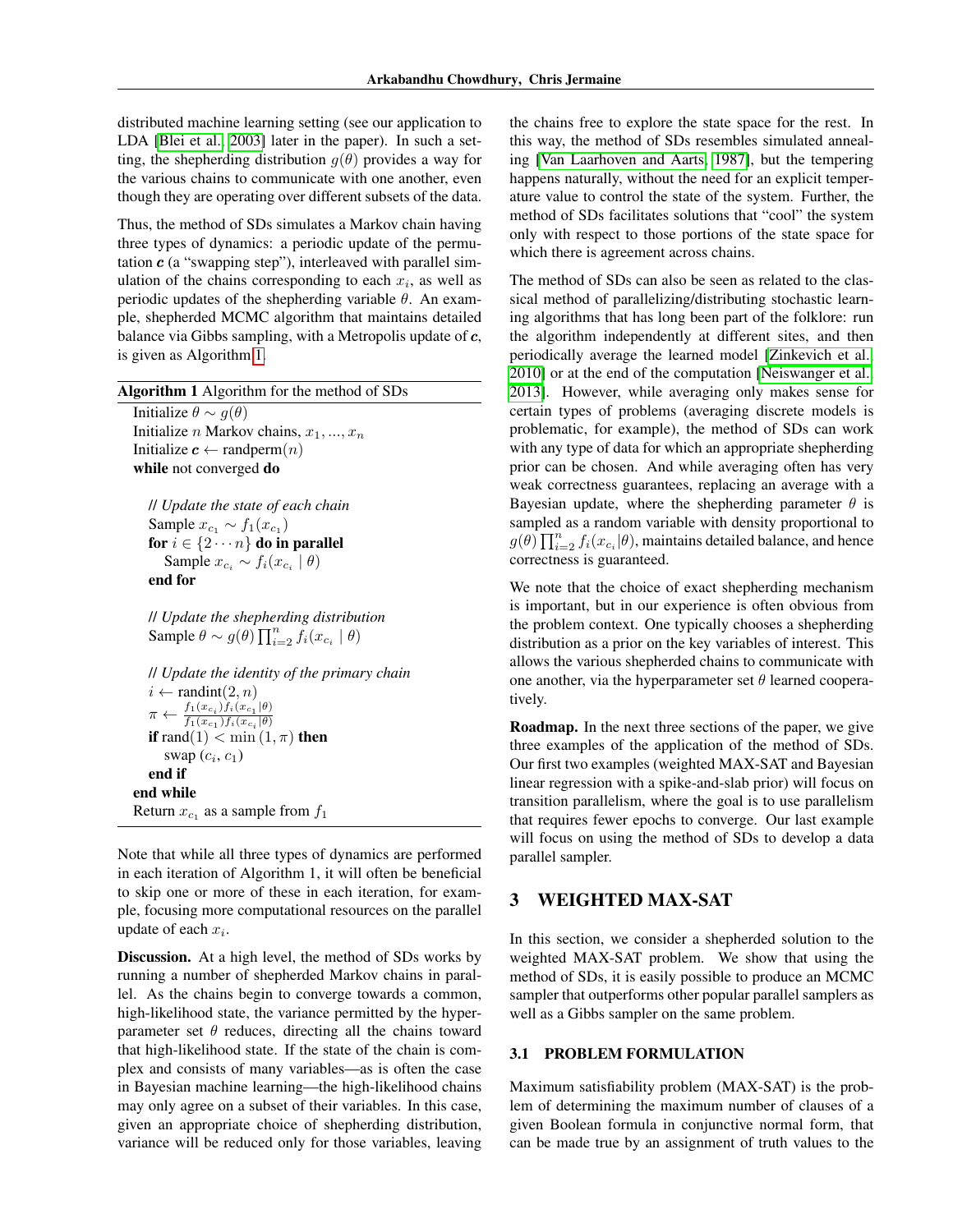variables of the formula. The weighted MAX-SAT problem is a MAX-SAT problem in which each clause is given a positive weight, and the objective is to maximize the sum of weights of satisfied clauses by any assignment.

An instance of weighted MAX-SAT can be viewed as inducing a probability distribution as follows. Let L be the set of all the literals present in a MAX-SAT problem instance, and  $l_i$  be the *i*th literal in **L**. *L* is a subset of **L** containing only the literals assigned to true.  $T_j$  (the jth clause in the SAT formula) is a binary-valued function over an assignment L. For example, a particular clause may take the form:

$$
T_j(L) = 1 \text{ if } l_2 \in L \text{ and } l_4 \notin L \text{ and } l_5 \in L \text{ and } l_8 \in L
$$
  
0 otherwise

(We will subsequently use  $L_i$  to denote the set of literals named in  $T_i$ ).

Now consider a random variable  $x$  that gives a random assignment of truth values to each of the literals in L. In a weighted MAX-SAT problem, let  $m$  be the number of clauses, and  $w_i$  be the weight associated with clause j. For some constant  $\rho$ , if we define the probability of x taking the value  $L$  as:

$$
P(x = L) \propto \prod_{j=1}^{m} \exp(T_j(L) \times \rho \times w_j)
$$
 (3)

then solving the weighted MAX-SAT problem is equivalent to finding the value of  $L$  that maximizes the value of the PMF in Equation [3.](#page-3-0) Note that in this formulation,  $\rho$  has no effect on the identity of the assignment that maximizes the PMF. If one uses an MCMC-based sampler to "solve" the resulting maximization problem and finds that the majority of the probability mass is concentrated away from the value of  $L$  that maximizes the value of the PMF, in theory one may force a sampler to choose the most likely samples by using a larger value of  $\rho$ .

Given this formulation, a simple Gibbs sampler for generating a Markov chain simulation  $\langle x^{(0)}, x^{(1)}, \ldots \rangle$ , whose stationary distribution is as given in Equation [3,](#page-3-0) is given in Algorithm [2.](#page-3-1) This algorithm loops through each of the clauses. For each clause, it enumerates all possible assignments of the literals named by the clause, and chooses one with probability proportional to the quality of the solution obtained by incorporating the possible assignment into the current solution.

### 3.2 A SHEPHERDED ALGORITHM

In practice this algorithm may quickly climb to a highly likely solution—which may not be optimal—and become stuck there. We can easily develop a parallel algorithm that addresses this problem using the method of SDs by introducing a prior probability  $\theta_l$  that  $l \in L$  appears in a sam<span id="page-3-1"></span>Algorithm 2 Gibbs sampler for MAX-SAT

Initialize  $x^{(0)}$  to be a subset of **L** for  $k \in \{1 \cdots big\}$  do  $x^{(k)} \leftarrow x^{(k-1)}$ for  $j \in \{1 \cdots m\}$  do sample L' from PowerSet( $L_j$ ), s.t.  $Pr[selecting L'] \propto P(x = (x^{(k)} - L_j) \cup L')$  $x^{(k)} \leftarrow (x^{(k)} - \mathbf{L}_j) \cup L'$ end for end for

pled assignment. Each shepherded chain samples assignments from a modified PMF taking the prior assignment probabilities into account:

$$
P'(x = L | \theta) \propto \prod_{l \in L} \theta_l \prod_{l \in L-L} (1 - \theta_l) \times \prod_{j=1}^m \exp(T_j(L) \times \rho' \times w_j).
$$

Here,  $\rho'$  is a special multiplier used with the shepherded chains. For the corresponding shepherded sampler,  $f(x)$  in Equation [1](#page-1-0) is realized via the function  $P(x = L)$ , while  $f'(x|\theta)$  in Equation [1](#page-1-0) is realized via  $P'(x=L|\theta)$  above. Further, we use a Beta prior on each element of  $\theta$ , so

$$
g(\theta) = \prod_{l \in \mathbf{L}} \text{Beta}(\theta_l | 0.1, 0.1)
$$

<span id="page-3-0"></span>will be used to "shepherd" various chains.

In a parallel implementation of our shepherded sampler, each shepherded chain runs one complete epoch of the Gibbs sampler (considering each of the clauses in turn) followed by a global (and generally inexpensive) update of  $\theta$ . To give the shepherded chains the flexibility to explore the solution space, a relatively small value for the multiplier  $\rho'$ can be chosen; we use  $\rho' = 0.01$ . In a simple Gibbs sampler, using such a small value for  $\rho$  would be problematic as the chain would not explore the modes of the distribution, but this tends not to be a problem for shepherded chains. As a consensus is reached, the strength of the prior tends to pull the various chains into the mode of the distribution.

#### 3.3 EVALUATION

We performed some empirical comparisons of our shepherded MCMC with the Gibbs sampler described previously as well as two methods for parallelizng MCMC algorithms: Parallel Metropolis-Coupled MCMC  $(p(MC)^3)$ [\[Altekar et al., 2004\]](#page-8-14) and Hybrid Parallel Tempering Simulated Annealing (hPT/SA) [\[Li et al., 2009\]](#page-8-20).

Parallel (MC)<sup>3</sup> is a parallelized Metropolis-Coupled MCMC, where a pool of chains heated to different temperatures are run in parallel (in the case of weighted MAX-SAT, the temperature corresponds to the value of  $\rho$ ; the *i*th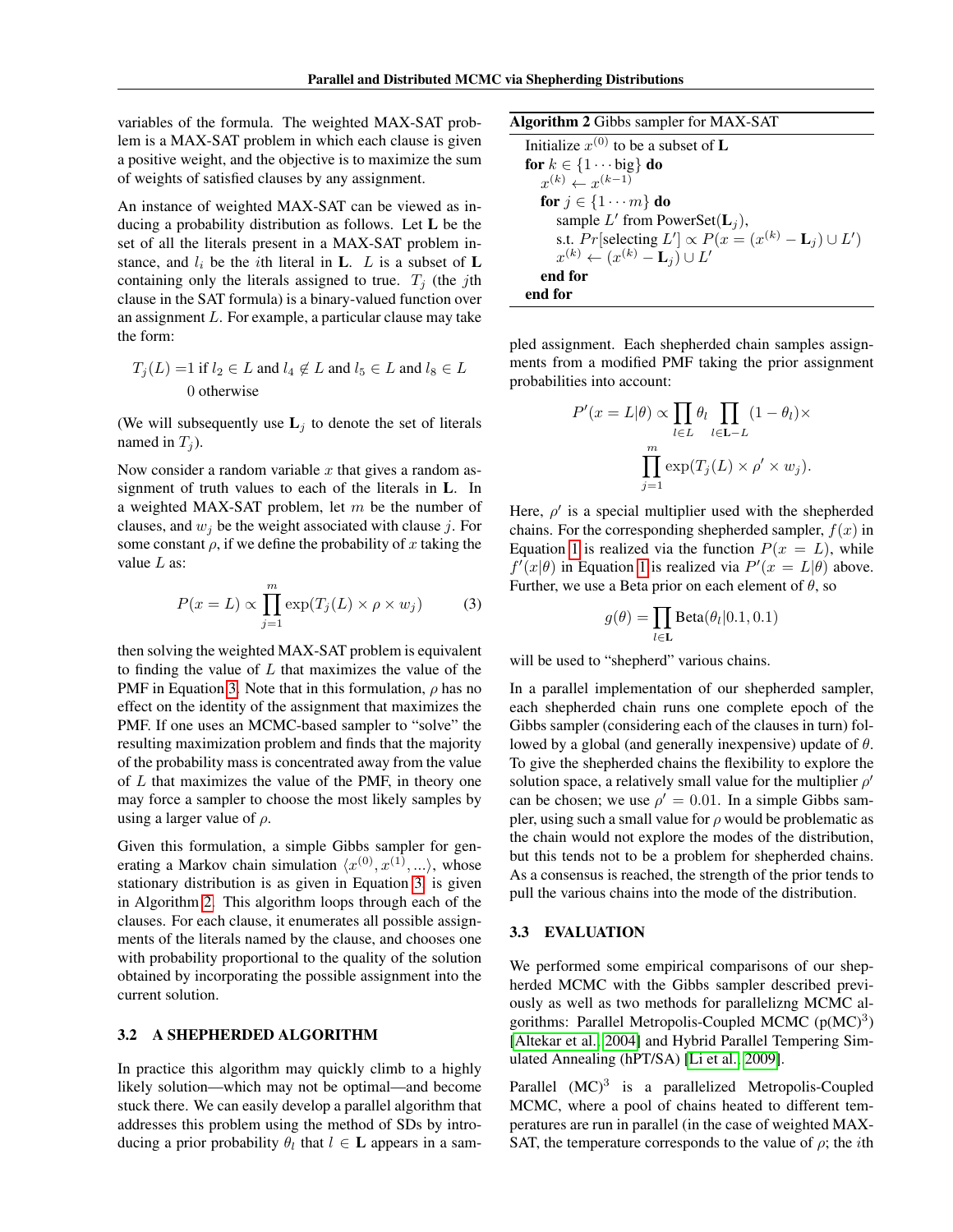

<span id="page-4-1"></span>Figure 1: LLH of various MCMC samplers for four different Weighted MAX-SAT problems.



<span id="page-4-2"></span>Figure 2: LLH for the five chains used in a Shepherded MCMC sampler to solve the second weighted MAX-SAT problem.

chain has its own  $\rho_i$  value, where  $0 \leq \rho_i \leq 1$ ). The various chains form a 'temperature ladder' from cold to hot. The chains with  $\rho_i < 1$  are called heated chains, allowing transitions out of local maxima more easily compared to the cold chain (with  $\rho_1 = 1$ ). Periodically, in a Metropolis step, the states of various chains are exchanged with each other. This allows a hotter chain that has moved out of a local optimal to exchange its state with a cooler chain that has settled into such an optimal.

Hybrid PT/SA is a hybrid of Parallel Tempering (PT) [\[Earl and Deem, 2005\]](#page-8-15) and Simulated Annealing (SA) [\[Van Laarhoven and Aarts, 1987\]](#page-8-18). Again, multiple chains at different temperature levels are run in parallel, where each chain makes a local update and every pair of neighboring chains in the temperature ladder attempt to swap states. At the same time, a SA is performed, where the temperature at each temperature level is gradually reduced, and thus the overall composite system is gradually guided towards the target temperature, while always remaining in a state close to thermodynamic equilibrium.

All of the parallel algorithms are implemented using five threads, and correspondingly five Markov chains. We evaluated all four algorithms on several popular weighted MAX-SAT benchmark problems<sup>[1](#page-4-0)</sup>, generating samples from the distribution induced using  $\rho = 1$  [\[Hyttinen et al.,](#page-8-21) [2014\]](#page-8-21). The problems are of moderate to large size. The number of literals varies from 12,764 to 40,290 over the four problems we tackle in this paper, and the number of clauses ranges from 46,236 to 145,910. In Figure [1,](#page-4-1) we show the comparison plots of the average log-likelihood (LLH) over ten independent runs of all four samplers. Rather than relying on wall-clock time, the  $x$  axis of each plot is the number of epochs of each sampler run. An epoch for the Gibbs sampler corresponds to a cycle through each of the clauses in the MAX-SAT problem. An epoch for the other three algorithms consists of an update for each of the clauses for each individual chain, as well as whatever attempts at swapping were required, or update to the shepherding distribution. Our rationale for considering epochs rather than wall-clock time is a desire to avoid measuring implementation effects (including the quality of the parallel implementation), and since the computational effort required to cycle through each clause should dominate, using the number of cycles for each chain as the  $x$ -axis seems to make the most sense.

Discussion. In each case, the SD-based method reaches a significantly higher likelihood than the other methods. For example, in Figure [1-](#page-4-1)(b), the SD-based method reaches an LLH as much as 200,000 higher than vanilla Gibbs sampler, and more than 150,000 higher than the other parallel algorithms (since  $\rho = 1$ , LLH is equivalent to the score of the resulting solution). To put this in perspective, the average clause weight is 150, so this additional LLH equates to a solution that includes around 1,000 more satisfied clauses than any other method.

It is interesting to note the step-like increase in LLH under the SD-based sampler. We can illustrate the reason for this in Figure [2,](#page-4-2) which shows the LLH for each of the chains corresponding to the five threads. Since the primary chain has a  $\rho$  value of one (whereas the shepherded chains use  $\rho' = 0.01$ ) after a swap, the new primary chain sees a rapid increase in LLH as it adjusts to the higher  $\rho$  value, leaving the shepherded chains behind. However, the primary chain soon reaches a locally optimal solution from which it cannot escape. Then, as the shepherded chains collectively begin to agree with one another on certain literals, the corresponding prior hyperparameters reflect this agreement, and the shepherded chains show a gradual increase in LLH. Eventually, one of the shepherded chains achieves an

<span id="page-4-0"></span><sup>1</sup>[www.cs.helsinki.fi/group/coreo/](https://www.cs.helsinki.fi/group/coreo/benchmarks/) [benchmarks/](https://www.cs.helsinki.fi/group/coreo/benchmarks/)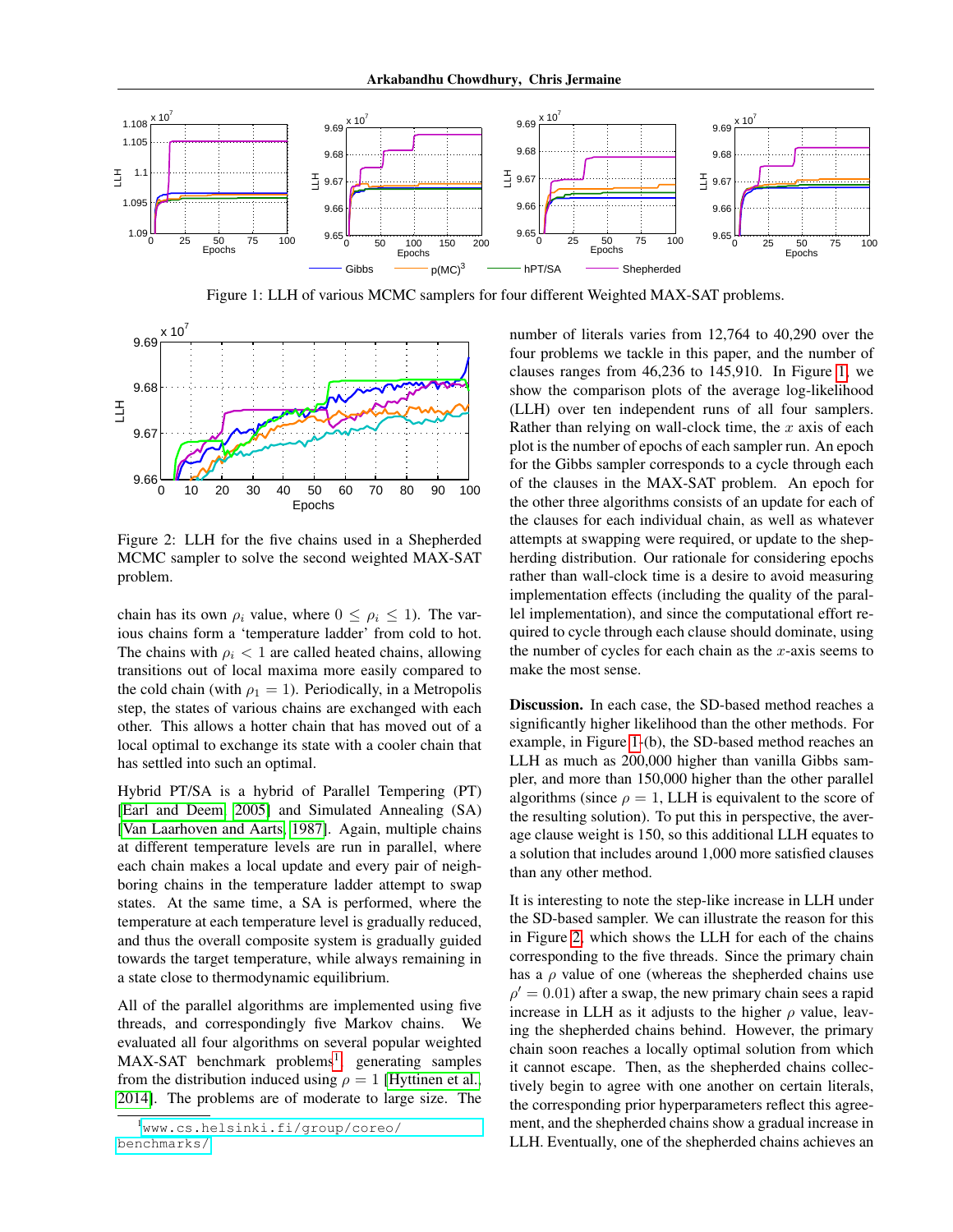LLH significantly higher than the primary chain, triggering a swap, a rapid rise in LLH, and the cycle begins again.

### 4 BAYESIAN LINEAR REGRESSION

We now consider a shepherded sampler for a highdimensional Bayesian linear regression learning problem, with a spike-and-slab prior [\[Ishwaran and Rao, 2005\]](#page-8-22) on the regression coefficients.

#### 4.1 PROBLEM FORMULATION

We have a data set of m D-dimensional regressors  $X =$  $\mathbf{x}_1, \mathbf{x}_2, \dots, \mathbf{x}_m$ . For a vector of regression coefficients w,

$$
y_i = \mathbf{x}_i^{\mathsf{T}} \mathbf{w} + \epsilon_i,\tag{4}
$$

where  $\epsilon_i \sim \text{Normal}(0, \sigma^2)$ . We use a spike-and-slab prior for w, which is standard in Bayesian learning for sparsifying such a model. The particular spike-and-slab variant we use has generative process:

$$
w' ~Normal( $\vec{0}, I$ )  
z<sub>d</sub> ~Bernoulli(*p*) for each feature dimension *d*  
 $w_d ← z_d w'_d$ .
$$

z is the censoring variable, and controls which regression coefficients are zero. Thus, each regression coefficient is zero with probability  $p$ , and otherwise has a Normal prior on it with variance 1.

Obtaining the posterior distribution over these variables typically requires computing and performing matrix operations over the  $D \times D$  Gram matrix of **X**. For highdimensional data, this is impractical. To handle highdimensional data, we can develop a blocked Gibbs sampler for this problem. First, partition the columns (features) of  $X$ into B subsets (or "blocks"), where the number of columns,  $D'$ , is small enough that we can comfortably perform matrix operations over a  $D' \times D'$  matrix. Then:

- 1. Let  $X_b$  denote X projected so that only the features in the bth block remain. Likewise, let  $\bar{\mathbf{X}}_b$  denote X projected so as to remove features in the bth block.
- 2. Let  $w_b$  denote w projected so that only the weights for the features in the bth block remain ( $w'_b$  is defined similarly, for the uncensored version of w). Likewise, let  $\bar{\mathbf{w}}_b$  denote **w** projected so as to remove the features in the *b*th block ( $\bar{\mathbf{w}}_b$  defined similarly).
- 3. And  $z_b$  projects the list of masked regression coefficients onto the bth block, while  $\bar{z}_b$  projects the list of masked regression coefficients so as to remove the masks for the bth block.

Given this, Algorithm [3](#page-5-0) gives a simple Gibbs sampler for BLR. In an epoch, for each block, the set of regression coefficients are updated, and then the various variables controlling the censored regression coefficients (the various  $z_d^{(k)}$  $\binom{k}{d}$  values) are updated.

<span id="page-5-0"></span>

| Algorithm 3 Gibbs sampler for BLR                                                                                                     |
|---------------------------------------------------------------------------------------------------------------------------------------|
| Initialize each $\mathbf{w}_{h}^{\prime(0)}$ , $\mathbf{z}_{h}^{(0)}$                                                                 |
| for $k \in \{1\text{big}\}\$ do                                                                                                       |
| Set each $\mathbf{w}'^{(k)}_h \leftarrow \mathbf{w}'^{(k-1)}_h$                                                                       |
| Set each $\mathbf{z}_{k}^{(k)} \leftarrow \mathbf{z}_{k}^{(k-1)}$                                                                     |
| for $b \in \{1B\}$ do                                                                                                                 |
| $\mathbf{y}_h \leftarrow \mathbf{y} - (\bar{\mathbf{w}}_h^{(k)}{}^{\mathsf{T}} \bar{\mathbf{X}}_h^{(k)}{}^{\mathsf{T}})^{\mathsf{T}}$ |
| $\Sigma_b^{-1} \leftarrow I + \frac{1}{r^2}$ gram( $\mathbf{X}_b$ ) diag( $\mathbf{z}_b^{(k)}$ )                                      |
| $\mu_b \leftarrow \frac{1}{\epsilon^2} \Sigma_b(\mathbf{X}_b \text{ diag}(\mathbf{z}_b^{(k)}))^{\mathsf{T}} \mathbf{y}_b$             |
| $\mathbf{w}'_k^{(k)} \sim \text{Normal}(\mu_b, \Sigma_b)$                                                                             |
| end for                                                                                                                               |
| for each feature dimension $d$ do                                                                                                     |
| Compute $p^{z_d^{(k)}}(1-p)^{1-z_d^{(k)}} \times$                                                                                     |
| $\prod_i$ Normal $(y_j \mathbf{x}_i^{\mathsf{T}}\mathbf{w}, \sigma^2)$                                                                |
| for $z_4^{(k)} \in \{0,1\}$ and sample $z_4^{(k)}$                                                                                    |
| end for                                                                                                                               |
| end for                                                                                                                               |

#### 4.2 SHEPHERDED BLR

To apply the method of SDs to this Gibbs sampler, we simply augment the spike-and-slab prior, by introducing a few shepherded hyperparameters. Specifically, we shepherd the uncensored list of coefficients w' via the introduction of new hyperparameters  $\Lambda$  and  $\gamma$  (so that  $\mathbf{w}' \sim$ Normal( $\Lambda$ , diag( $\gamma$ )) and we shepherd each  $z_d$  value (controlling whether or not the dth coefficient is censored) by adding a probability  $\pi_d$  such that  $z_d \sim \text{Bernoulli}(\pi_d)$ . Hence, the shepherding parameter set  $\theta = \langle \Lambda, \gamma, \pi \rangle$  and an appropriately chosen shepherding distribution

$$
g(\theta) = \text{Normal}(\Lambda|\vec{0}, I) \prod_{d} \text{InvGamma}(\gamma_d|1, 1) \times
$$
  

$$
\text{Beta}(\pi_d|\alpha, \beta).
$$

In our parallel, shepherded sampler, each chain maintains its own w', z pair. During an epoch, each chain uses Al-gorithm [3](#page-5-0) to move from state  $k - 1$  to state k. The only modification is that the shepherded chains must take into account the parameter set  $\theta$ , so we use

$$
\Sigma_b^{-1} \leftarrow \text{diag}(\gamma_b)^{-1} + \frac{1}{\sigma^2} \operatorname{gram}(\mathbf{X}_b \operatorname{diag}(\mathbf{z}_b^{(k)}))
$$

$$
\mu_b \leftarrow \Sigma_b (\text{diag}(\gamma_b)^{-1} \Lambda + \frac{1}{\sigma^2} (\mathbf{X}_b \operatorname{diag}(\mathbf{z}_b^{(k)}))^{\mathsf{T}} \mathbf{y}_b
$$

and we replace p with  $\pi_d$  when sampling  $z_d^{(k)}$  $\frac{d^{(k)}}{dt}$ . At the end of each epoch, we then update  $\theta$ . This is computationally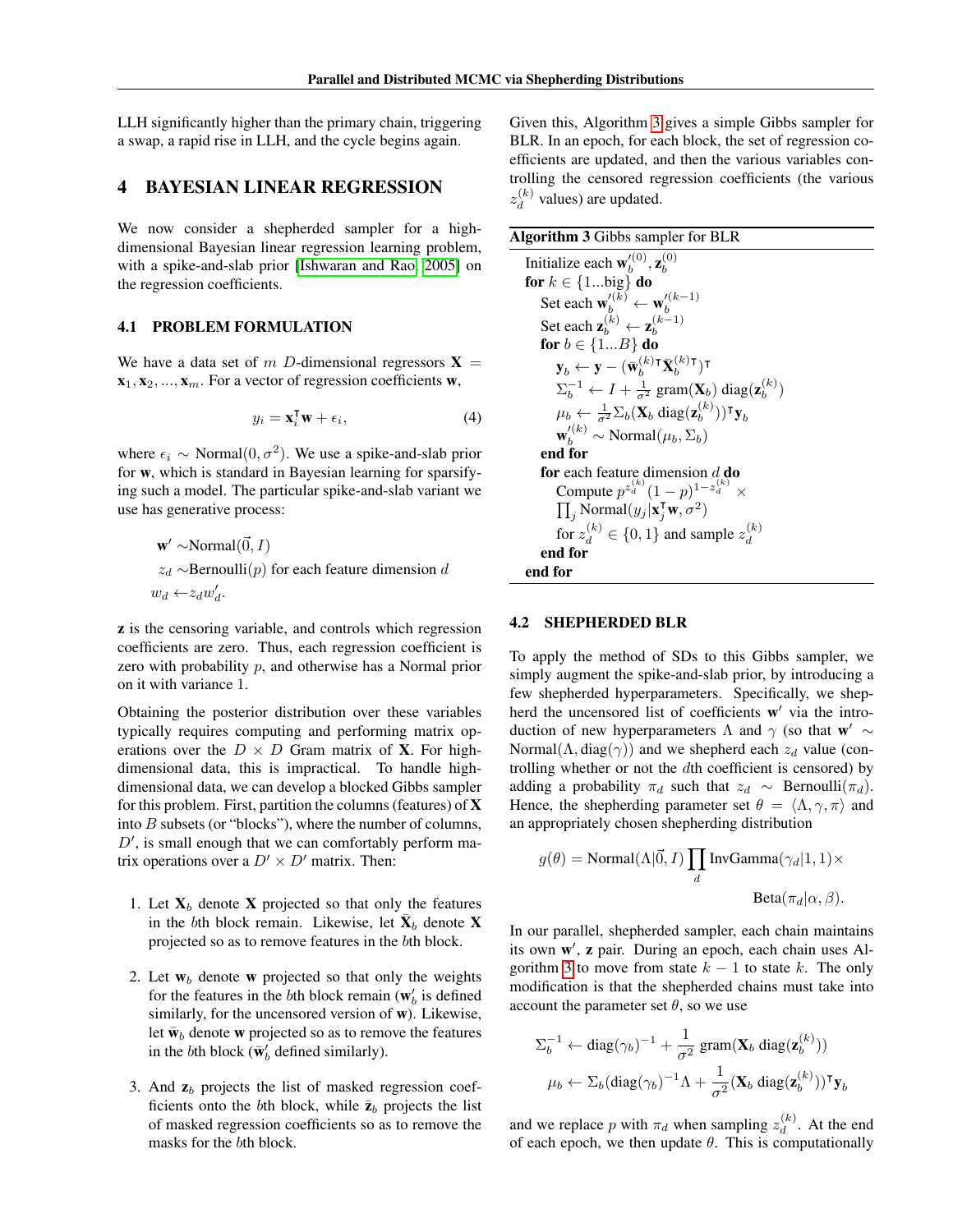

<span id="page-6-0"></span>Figure 3: LLH of various samplers for BLR.

easy, due to conjugate priors, and much less expensive than updating each chain during the epoch.

### 4.3 EVALUATION

To test the utility of the shepherded algorithm, we use the BLR implementation to learn a model to determine whether or not a document from the 20 Newsgroups data set [\[Lang,](#page-8-23) [1995\]](#page-8-23) is from one of the newsgroups related to religion, using the most frequent 2,000 words as our features. We again run three parallel MCMC implementations based upon the Gibbs sampler described in this section:  $p(MC)^3$ , hPT/SA, and the shepherded sampler, as well as a sequential Gibbs sampler. Each parallel MCMC implementation uses ten threads, and correspondingly ten Markov chains.

Figure [3](#page-6-0) plots the average LLH over ten independent runs versus the number of epochs run.[2](#page-6-1) Clearly, the shepherded sampler reaches a high likelihood much more quickly than the other three samplers. Further, after around 4,000 epochs, all four samplers seem to have stabilized in terms of the LLH achieved, with the shepherded sampler reaching a significantly higher likelihood than the other three samplers.

### 5 LATENT DIRICHLET ALLOCATION

We now consider a data parallel implementation of a sampler for Latent Dirichlet Allocation (LDA) [\[Blei et al.,](#page-8-17) [2003\]](#page-8-17). Our focus is on examining samplers that are appropriate for a distributed environment where a subset of a large data set is stored on each compute node.

Basic Approach. Details of our shepherded LDA are given in the supplementary material. At a high level, assume that a compute cluster consists of  $n - 1$  machines; our shepherded algorithm will maintain  $n - 1$  shepherded chains

and one primary chain. We partition the input data set  $D$ into  $D_2 \cup D_3 \cup ... \cup D_n$  and locate each  $D_i$  on a different machine. The machine holding  $D_i$  will be responsible for maintaining the shepherded chain tasked with sampling  $x_{c_i}$ , using only the data in  $D_i$ . Since  $x_{c_1}$  corresponds to the primary chain, there is no  $D_1$  to be operated on by the chain sampling  $x_{c_1}$ . In the case of data-parallel LDA, a sampled  $x_{c_i}$  consists of a complete set of model parameters, maintained locally, learned only over  $D_i$ .

In addition, the primary chain corresponding to  $x_{c_1}$  will be maintained in parallel by all machines, using a standard distributed LDA algorithm.

In LDA, the jth topic  $\psi_i$  is a set of word probabilities sampled from a Dirichlet $(\beta)$  prior. The chains operating over the various  $D_i$ 's are shepherded via the  $\beta$  hyper-parameter. That is, topic j is assigned its own hyper-parameter  $\beta_i$ . Periodically, the various chains communicate the set of statistics necessary to update  $\beta$ . When the chains begin to agree that word  $w$  is important (or unimportant) to topic  $j$ , then  $\beta_{j,w}$  will be raised (or lowered) accordingly.

Evaluation. To evaluate the shepherded LDA algorithm, we consider the case where we have distributed an LDA computation over a cluster of ten machines. We consider two options for running a distributed LDA computation. In the first, we run the distributed Gibbs sampler described in this section. In the second, we run the shepherded sampler using eleven Markov chains (ten shepherded and one primary). As before, we measure the average LLH achieved over ten independent runs by both the samplers as a function of the amount of computation performed.

We ran the two samplers on two different data sets: the 20 Newsgroups data<sup>[3](#page-6-2)</sup>, and a corpus of Wikipedia articles<sup>[4](#page-6-3)</sup>. For both data sets, we used 100 topics and a dictionary size of 10,000 words.

The results are plotted in Figure  $4<sup>5</sup>$  $4<sup>5</sup>$  $4<sup>5</sup>$  What is particularly interesting is that in both cases, the shepherded sampler reaches a significantly higher LLH than the vanilla Gibbs sampler, though both samplers seem to have converged (burned in) after about 200 distributed aggregations on each of the two data sets. This is in-keeping with the rest of the experimental findings in the paper, where the shepherded samplers are typically able to reach significantly higher likelihoods than the non-shepherded samplers. It is also notable that the LLH plot is significantly less smooth for the shepherded sampler. This is the result of continuous swaps

<span id="page-6-1"></span> $2$ Note that we plot LLH as a function of time, rather than a direct measure of model prediction accuracy. We argue that since MCMC is optimizing for LLH, this is the correct comparison metric. Measuring the model itself may introduce effects due to model selection and hyperparamter choice.

<span id="page-6-2"></span><sup>3</sup>[kdd.ics.uci.edu/databases/20newsgroups/](https://kdd.ics.uci.edu/databases/20newsgroups/20newsgroups.html) [20newsgroups.html](https://kdd.ics.uci.edu/databases/20newsgroups/20newsgroups.html)

<span id="page-6-4"></span><span id="page-6-3"></span><sup>4</sup>[dumps.wikimedia.org/enwiki/](https://dumps.wikimedia.org/enwiki/)

 $5$ Note that we plot LLH as a function of time, rather than the more traditional perplexity. Similar to in BLR, we argue that since MCMC is optimizing for LLH, this is the correct comparison metric. In contrast, perplexity measures model quality, which is known to be sensitive to hyperparaeters, model size, and so on [\[Asuncion et al., 2009\]](#page-8-24).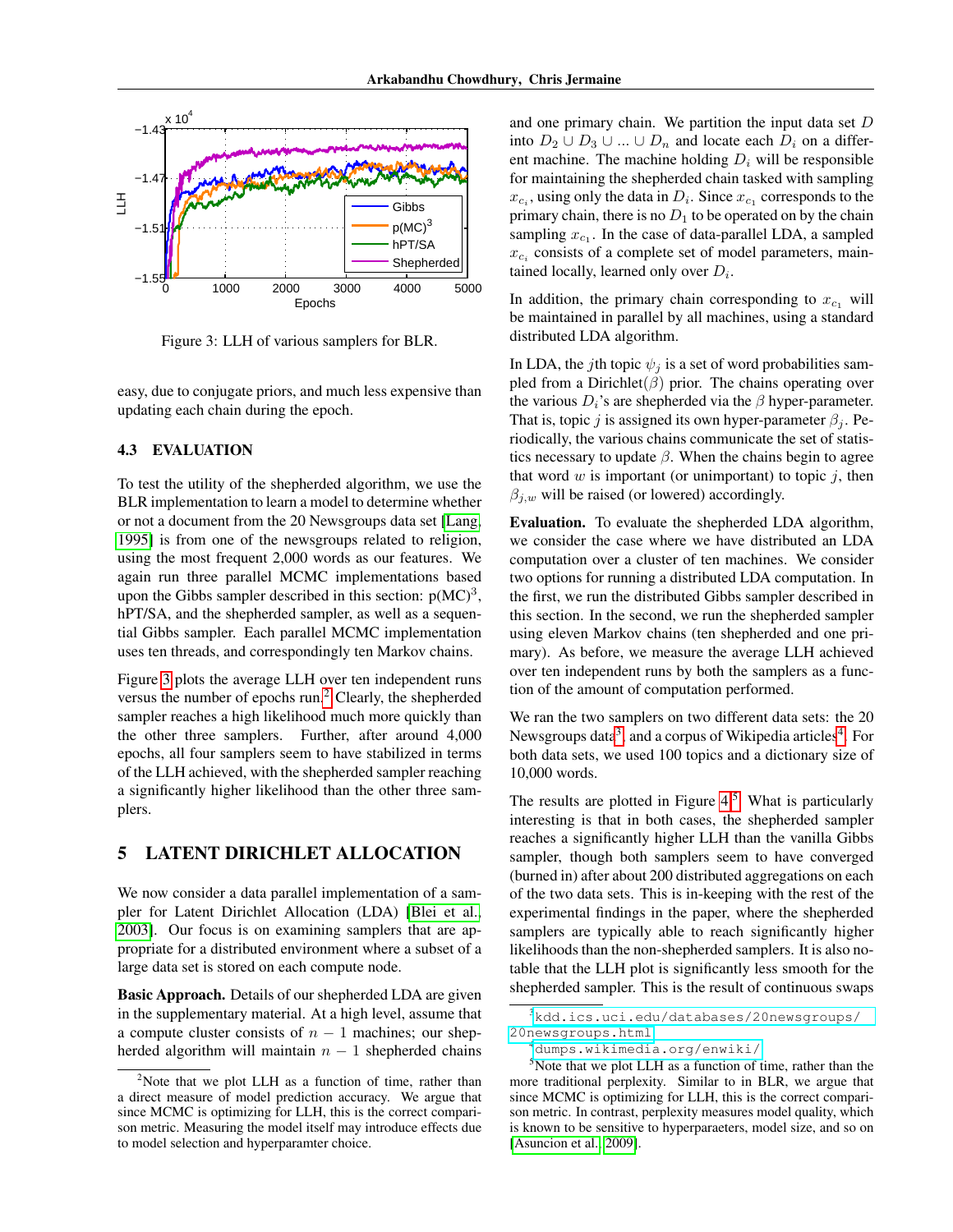

<span id="page-7-0"></span>Figure 4: LLH for distributed Gibbs sampling and shepherded MCMC on the 20 Newsgroups data (top) and Wikipedia data (bottom).

for both data sets, which can result in either a precipitous drop or increase in LLH. We found that many more swaps happened when learning from the 20 Newsgroups data as opposed to the Wikipedia data.

# 6 RELATED WORK

There is relatively little work on developing generalpurpose transition parallel MCMC algorithms. Most of the efforts are related to the idea of running multiple chains at different temperatures, which can be swapped periodically  $((MC)^3$  method [\[Altekar et al., 2004,](#page-8-14) [Geyer, 1992\]](#page-8-13)). Another way to manage transition parallelism is to use multiple cores to increase the speed of an individual step of an MCMC algorithm [\[Kontoghiorghes, 2005,](#page-8-25) [Brockwell,](#page-8-26) [2006\]](#page-8-26). Generally these methods speed-up complex likelihood calculations by leveraging the conditional independence.

There has been a lot more research interest in developing frameworks that can be used to develop distributed MCMC algorithms, where the goal is to learn over a large data set partitioned over a compute cluster.

One very recent effort is distributed stochastic gradient MCMC [\[Ahn et al., 2014\]](#page-8-4). This algorithm is a variant of stochastic gradient MCMC [\[Ma et al., 2015\]](#page-8-27), where the idea is to partition a large data set across machines, and then perform Bayesian inference using a stochastic gradient MCMC that jumps from machine to machine. The authors also propose running multiple such "jumping" samplers in parallel, and combining their results.

The most commonly appearing class of distributed MCMC

algorithms in the literature is the set of so-called "embarrassingly parallel" MCMC algorithms. These distributed algorithms solve Bayesian learning problems by distributing data across a cluster, and then running independent chains on each subset of the data. At a later stage, the local samples are recombined into an approximation of samples from the desired global posterior of the entire data set [\[Neiswanger et al., 2013,](#page-8-10) [Wang and Dunson, 2013,](#page-8-11) [Minsker et al., 2014\]](#page-8-12). The key difficulty of such methods is approximating the global posterior from the individual posterior. There have been various distributed posterior approximation techniques used in literature, for example, Gaussian or Gaussian kernel density estimation (KDE) [\[Neiswanger et al., 2013\]](#page-8-10), a Weierstrass transform representation of KDE [\[Wang and Dunson, 2013\]](#page-8-11), and a median posterior in a reproducing kernel Hilbert space (RKHS) [\[Minsker et al., 2014\]](#page-8-12), and recombining using random partition trees [\[Wang et al., 2015\]](#page-8-5). The main drawback of these samplings is that the local posteriors can significantly differ from each other due to noisy data, non-random partitioning of data, or due to simply not following the Gaussian assumptions in the final approximation, which can result in highly inaccurate global posterior samples. To overcome the significant difference among local posteriors, one idea is to use Expectation Propagation (EP) to facilitate sharing of moment statistics of local posteriors across nodes [\[Xu](#page-8-3) [et al., 2014\]](#page-8-3).

# 7 CONCLUSIONS AND DISCUSSION

The development of frameworks and algorithms for distributed MCMC is an important problem, and the method of SDs has several important advantages compared to other methods. SDs provide a simple and widely applicable method for parallelizing or distributing MCMC algorithms. SDs can handle arbitrary data types; any data for which a suitable prior can be found, may be shepherded. Further, the method of SDs is asymptotically exact (since SDs maintain detailed balance), and they are applicable to both data parallel and transition parallel problems. There are many opportunities for future research. One of the biggest problems with the method as described in this paper is the need for a primary chain in addition to the shepherded chains, in order to maintain asymptotic correctness. Checking for swaps between these chains is expensive, typically requiring a pass through the data in applications to machine learning. It is desirable to develop shepherded algorithms where the shepherded chains themselves are already guaranteed to sample from the target distribution, without the need for a primary chain.

#### Acknowledgements

Material in this paper was supported by the US National Science Foundation under grant number 1355998.